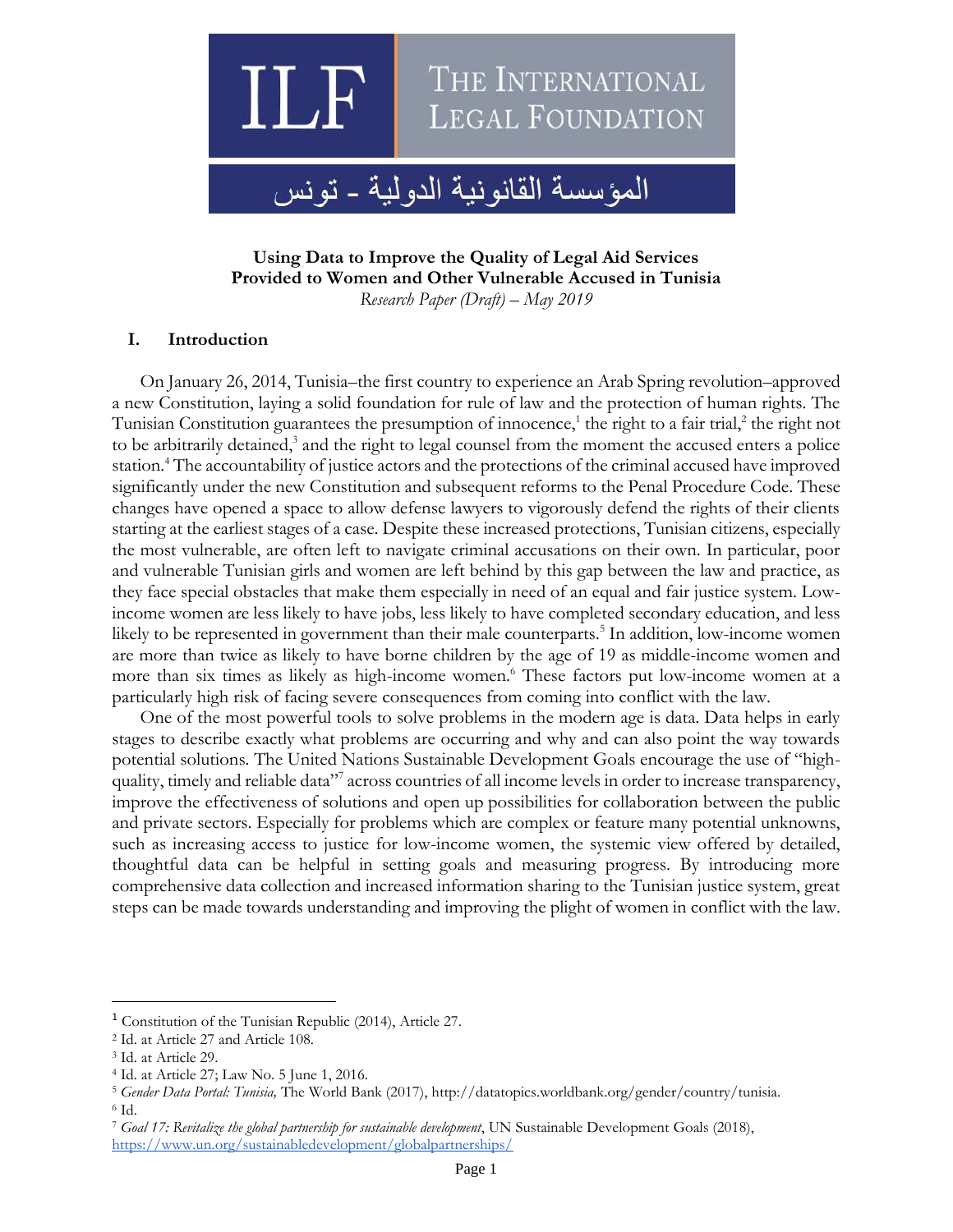## **A. Organizational History and Qualifications**

## **The International Legal Foundation**

The International Legal Foundation (ILF) is the leading global advocate for poor, marginalized, and vulnerable people accused of crime. Driven by the belief that every person accused of a crime deserves to be represented by a well-trained lawyer, no matter their ability to pay, the ILF assists countries emerging from conflict or in transition to establish criminal legal aid systems that provide effective, quality criminal defense services to the poor. The ILF's goal is to create locallyowned, community-based, government-supported, and sustainable legal aid programs through partnerships with communities and key government stakeholders. The ILF values collaboratively finding solutions to barriers to access to justice for the poor using approaches that preserve human rights and dignity. Its programs focus attention on the most vulnerable populations such as women and children who often have the most to lose through coming into conflict with the law.

## **The ILF in Tunisia**

The ILF first began operating in Tunisia in 2015 with the opening of a legal aid office in Tunis. In Tunisia, as in many countries undergoing democratic transition or emerging from conflict, there is a significant gap between what is written in the law and what happens in the world. New constitutions may be adopted and laws may be passed that are intended to protect the rights of the accused, but without proactive defense lawyers fighting to defend their clients' rights, these laws will not be enforced in practice. Successful justice systems need to do more than check the boxes for legal aid. They require well-trained defense attorneys providing high quality legal aid services to those accused of crimes. The ILF believes strongly that quality defense is created by collaboratively defining what services and actions are necessary to provide the best possible defense, and then using data to measure progress towards those goals. The ILF's goal in Tunisia is to help bridge this gap by providing mentoring and training to local lawyers, assisting in the development of legal infrastructure, and advancing the capacity of Tunisian justice actors to uphold the Constitution independently.

Since 2015, ILF-Tunisia has represented poor, vulnerable, and marginalized detainees in over 350 criminal cases in the greater Tunis area. ILF-Tunisia has executed a memorandum of understanding with the Tunisian Order of Lawyers (Ordre National des Avocats de Tunisie) in order to facilitate close cooperation, and has formed working relationships with local civil society organizations such as Beity Tunisie and the Red Crescent of Tunisia. Recognizing that disparities in application of the law cause disproportionate harm to members of historically underrepresented communities, ILF-Tunisia has recently turned its attention to improving the experience of Tunisian women accused of crimes. All three of the office's lawyers are women, and the ILF is a womanfounded and led organization, making ILF-Tunisia uniquely qualified to take on this issue.

# **Measuring Justice: Defining and Evaluating Quality for Criminal Legal Aid Providers**

Data collection and management is a difficult question for many legal aid providers across the globe. To be most effective, legal aid providers need to be collecting the right information and putting it to use in innovative ways. Drawing on its experience maintaining case management systems across five countries each with unique needs and capacities, the ILF is one of the leading advocates for datadriven approaches to justice. In its seminal publication "Measuring Justice," the ILF described, "In order to promote the quality legal aid representation to which clients are entitled, the criminal legal aid community must dedicate itself to quality assurance - which means first defining quality with specificity, and then developing methods of measuring and evaluating the processes and outcomes of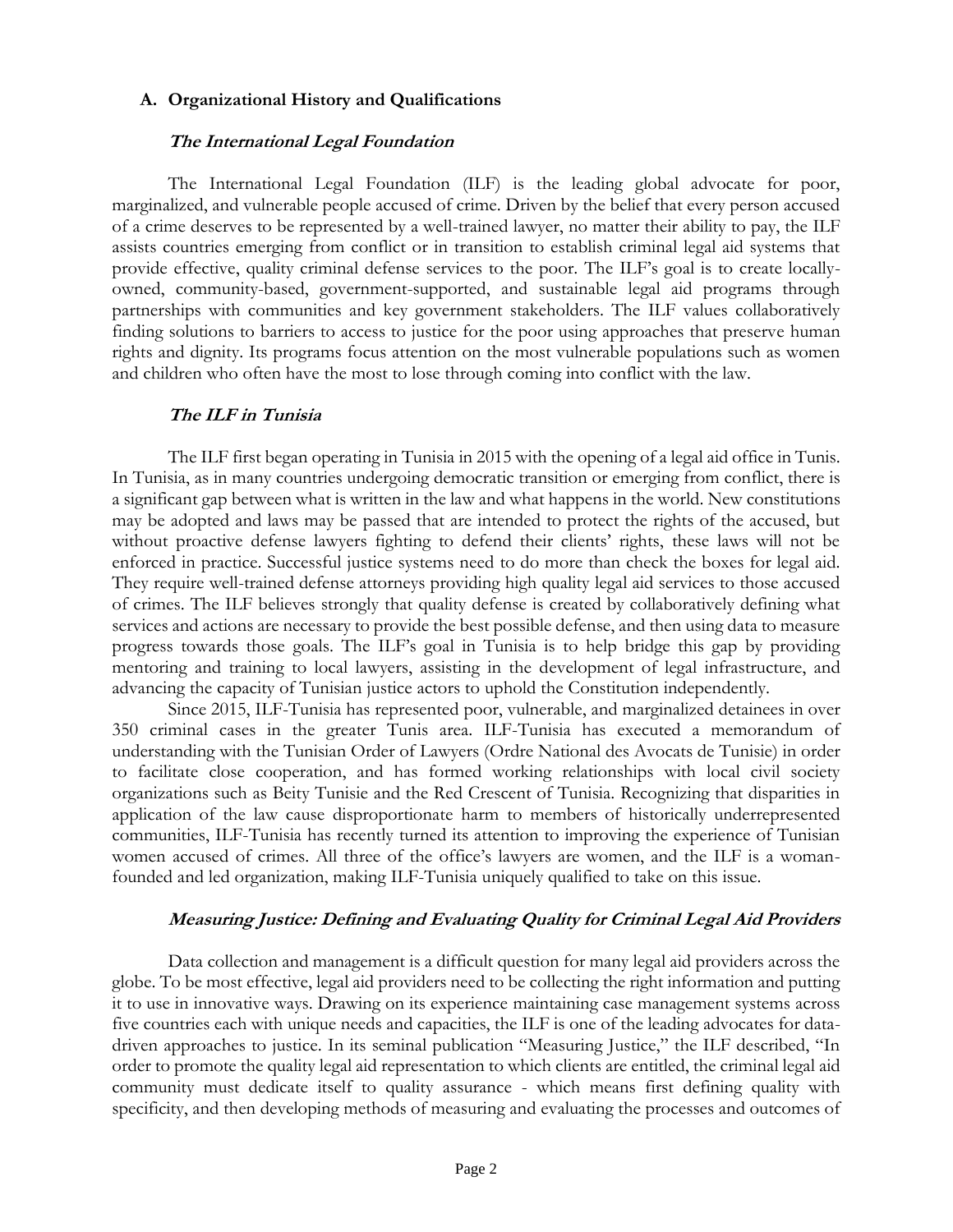legal aid services."<sup>8</sup> The ILF's familiarity and experience using data to make decisions make the organization especially adept at approaching information problems in innovative ways.

#### **B. ILF-Tunisia Roundtable Series**

With the support of the Canadian Fund for Local Initiatives, two round tables were held in advance of this research by the ILF in Tunisia in an effort to establish a dialogue around indigent women's access to justice. On October 5, 2018, the ILF hosted "The Obligations of Criminal Justice Stakeholders to Ensure that All People Accused of Crimes Benefit from the Right to Counsel at the Earliest Possible Stage of the Criminal Proceedings" for an audience of Tunisian lawyers, legal experts, and members of the Tunisian Order of Lawyers and American Bar Association Rule of Law Initiative. On January 11, 2019, attendees gathered for "The Precarious Position of Women in Detention: Reflections on Tunisia's Progress and Areas of Concern." These foundational round tables laid groundwork in identifying the specific issues that women face when coming into contact with the law. Presenters and participants identified a confluence of issues including women's health, family life, and social stigma as areas in which women in particular are subject to discrimination under current practices. A summary of the second round table discussion is provided in Appendix A. This report includes takeaways from the third and final round table which took place on March 29, 2019.

## **II. Initial Findings: Obstacles to Providing Quality Representation to Women in Conflict with the Law**

#### **A. The Intersectional Issues Facing Women**

Although the number of women in conflict with the law is far lower than the number of men, women have unique needs that require that criminal accusations be faced with extra care.<sup>9</sup> Women can suffer from any range of additional issues ranging from poverty, to abuse, to a lack of social support.<sup>10</sup> Due to their increased vulnerability, women are more likely than men to commit crimes such as property crimes which are directly related to their social or economic background.<sup>11</sup> For example, women's involvement in drugs and prostitution is frequently the result of attempts to escape from abusive home lives.<sup>12</sup> However, perhaps the most important consideration for justice actors is not what leads women into conflict with the law in the first place but how gendered treatment under the law may exacerbate their circumstances rather than provide opportunities for intervention.

Past literature has confirmed that in Tunisia, as in many other countries, a criminal accusation for an indigent individual is rarely an isolated issue. Other factors lead vulnerable people into conflict with the law, such as economic or social hardship. Throughout the world, crime exists amidst a crosssection of issues including poverty, discrimination, and health. In a 2014 study of female Tunisian detainees and prisoners, it was found that 66% of women surveyed identified as either "poor" or "very poor;" 49% had suffered from domestic violence; 12% had either a drug or alcohol dependency. As a result of their accusation or conviction, 71% of women experienced depression, 39% of women's

 $\overline{\phantom{a}}$ 

<sup>&</sup>lt;sup>8</sup> *Measuring Justice*, The International Legal Foundation (2018), available at [http://theilf.org/wp](http://theilf.org/wp-content/uploads/2011/08/ILF-Measuring-Justice-Report-2018.pdf)[content/uploads/2011/08/ILF-Measuring-Justice-Report-2018.pdf.](http://theilf.org/wp-content/uploads/2011/08/ILF-Measuring-Justice-Report-2018.pdf)

<sup>9</sup> Barbara E. Bloom, *Gendered Justice: Women in the Criminal Justice System* (2003), available at [https://cap](https://cap-press.com/pdf/1224.pdf)[press.com/pdf/1224.pdf.](https://cap-press.com/pdf/1224.pdf)

<sup>10</sup> Emily J Salisbury and Patricia Van Voorhis, *Gendered Pathways: A Quantitative Investigation of Women Probationers' Paths to Incarceration* (2009), available at [http://ce-classes.com/exam\\_format/1f52ad297868616e2f7f23b892939a4d.pdf.](http://ce-classes.com/exam_format/1f52ad297868616e2f7f23b892939a4d.pdf)

<sup>11</sup> *Fact Sheet on Justice involved Women in 2016*, National Resource Center on Justice Involved Women (2016), available at [https://cjinvolvedwomen.org/wp-content/uploads/2016/06/Fact-Sheet.pdf.](https://cjinvolvedwomen.org/wp-content/uploads/2016/06/Fact-Sheet.pdf) 

<sup>12</sup> *Gendered Pathways: A Quantitative Investigation of Women Probationers' Paths to Incarceration*.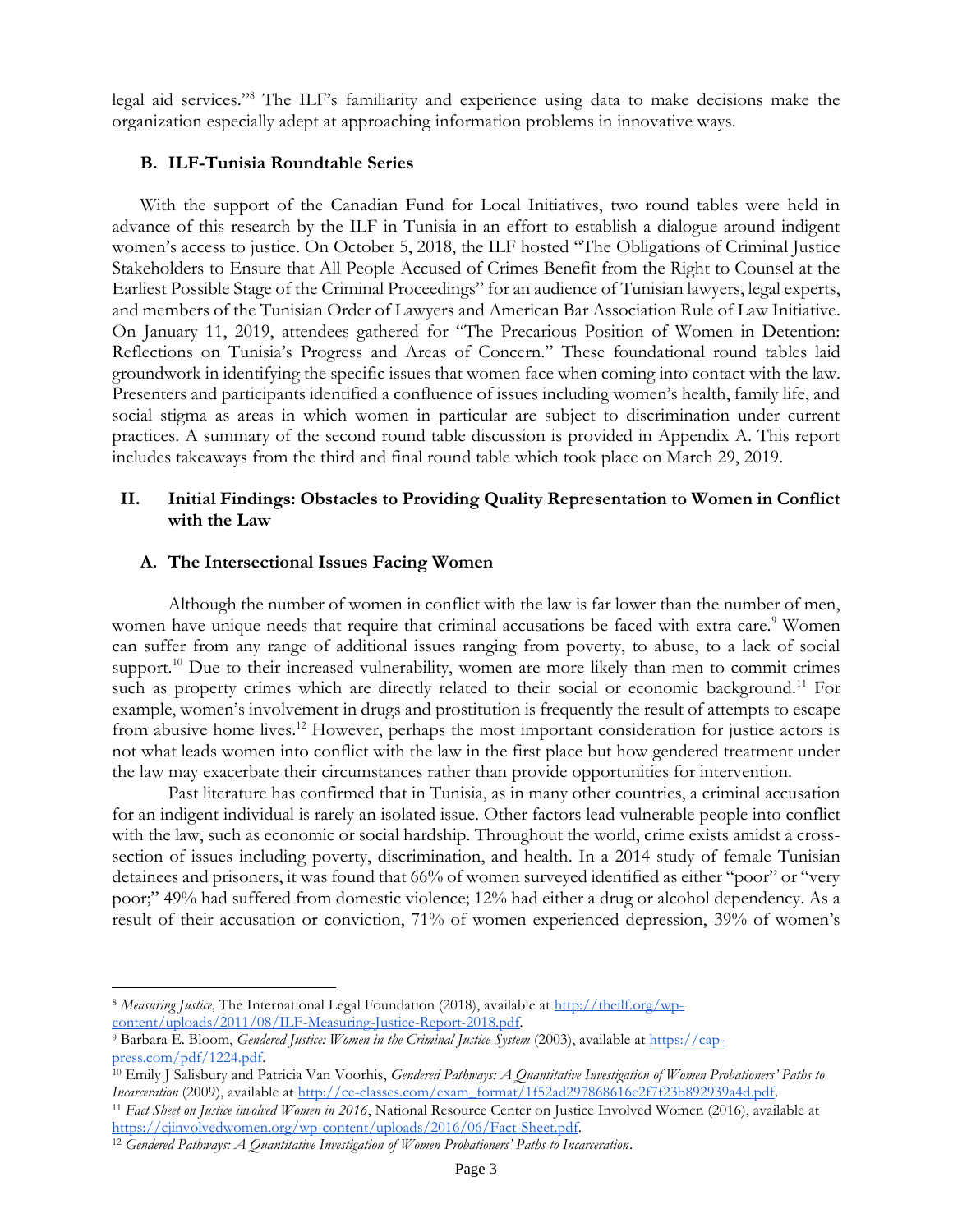families were broken up, 25% lost a job, and 20% were left homeless.<sup>13</sup> When these factors are looked at holistically, it becomes clear how women can easily become trapped in systems of oppression which rob them of the necessary resources to break the cycle and to become productive members of society.

Despite this knowledge, many of the details of women's justice system experiences that lead to these outcomes are unknown. Good statistics are known about what types of crime women are most often convicted of and how prisons are run, but not much is known about whether women's rights are being upheld. The ILF's research and round tables have yielded insight into several of these unknowns. The three largest issues were a lack of transparency, a lack of access to counsel, and a sense of cultural stigma around being accused of crimes that goes beyond the stigma faced by men.

## **B. Right to Legal Counsel**

 $\overline{a}$ 

Little is known about whether women's right to legal counsel is being upheld. Early access to a lawyer is one of the most fundamental steps in ensuring that the rights of the accused are protected.<sup>14</sup> Despite success opening up early access to justice for Tunisian men and boys, criminal legal aid providers have noticed a large gap where services for women are concerned. Even working directly with police stations and courts to reach those accused of crimes at the earliest stages, the ILF receives very few referrals for female clients. The vast majority of inquiries received from families in search of legal representation for family members concern male defendants. Out of the 277 clients represented by the ILF between 2015 and August 2018, only four, or about 1%, were been women or girls. Since ILF-Tunisia began a program focusing on prioritizing more female clients in August of 2018, female representation has increased to about 9% of new clients. Records show that women are being accused of crimes and are coming to court, but very few are being referred for criminal legal aid. The ILF was unable to obtain data indicating whether these women are being represented, and if they are, by whom.

## **III. ILF-Tunisia Efforts to Collect New Data on Representation of Women**

To address this gap in information, the ILF planned a study of women who are accused of crimes to learn whether women were being represented and about their general perceptions of the legal process. To this day, no such study focusing on these issues in Tunisia has been widely distributed. However, the ILF was unable to obtain official permission to directly collect data on detained and incarcerated women, or to access any preexisting records. The first attempt made was to request official statistics from the Ministry of Justice on how many women are being accused of different types of crime and whether they are represented by a lawyer in court, but either no such data is being collected or the data is under protection and not available to the public. Next, the ILF reviewed a wide swath of research on access to justice in Tunisia, but prior research has either focused purely on women's sentencing and not legal aid or has predominantly collected information on men, with women's data subsumed in the breadth of the study. With this in mind, the ILF designed a brief survey to collect original data. The drafted survey is available in Appendix B.

However, there was still the original problem of access to women in detention and the need for a critical number of women to perform quality research. Women make up only 2.8% of all incarcerated people in Tunisia and therefore are too spread out to be accessible en masse in any one police station or court of law.<sup>15</sup> Following the lead of research conducted by Penal Reform

<sup>13</sup> *Who Are Women Prisoners?: Survey Results from Jordan and Tunisia,* The Penal Reform Institute (2014), available at [https://www.penalreform.org/resource/women-prisoners-survey-results-jordan-tunisia/.](https://www.penalreform.org/resource/women-prisoners-survey-results-jordan-tunisia/) 

<sup>&</sup>lt;sup>14</sup> United Nations Principles and Guidelines on Access to Legal Aid in Criminal Justice Systems, United Nations Office on Drugs and Crime (2013), available at [https://www.unodc.org/documents/justice-and-prison](https://www.unodc.org/documents/justice-and-prison-reform/UN_principles_and_guidlines_on_access_to_legal_aid.pdf)reform/UN\_principles\_and\_guidlines\_on\_access\_to\_legal\_aid.pdf.

<sup>15</sup>*World Prison Brief Data: Tunisia*, World Prison Brief (2017), [http://www.prisonstudies.org/country/tunisia.](http://www.prisonstudies.org/country/tunisia)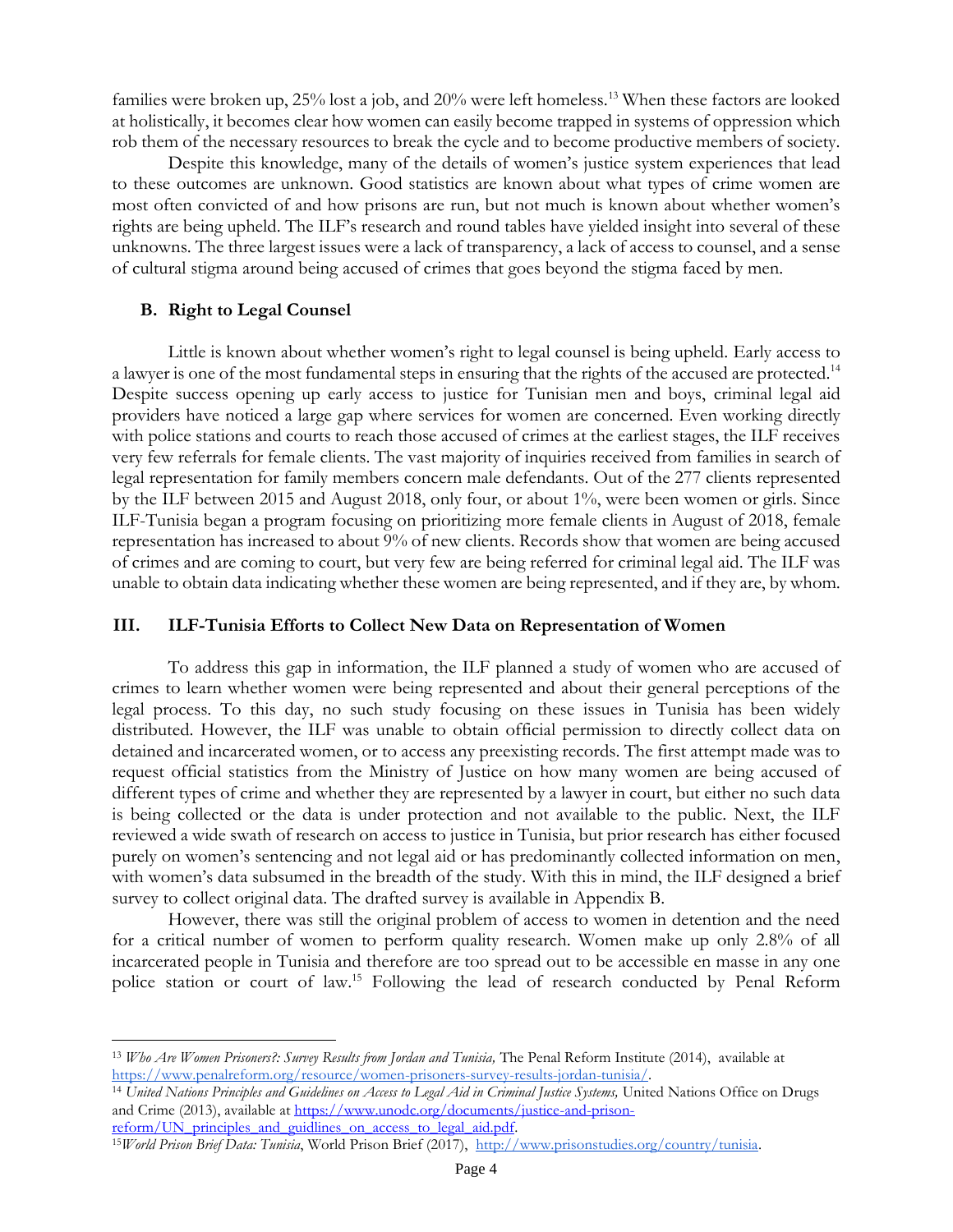International in 2014,<sup>16</sup> the ILF identified Manouba Prison as the best chance to reach a critical number of accused women in detention. The ILF set about getting permission to conduct a survey of women in Manouba in August of 2018. Over the next six months, the ILF obtained informal permission from the Ministry of Justice, the Department of Prisons, and staff at the prison. However, actual access has been delayed indefinitely. It has not been possible to determine whether this delay is the result of a State policy to limit access to prisoners, or whether it is an unintended consequence of the complicated management structure of Tunisia's prisons. The ILF strongly believes that an accurate picture of whether women are being represented would be beneficial to both private organizations interested in legal aid and the government tasked with ensuring this fundamental right.

Faced with these challenges, the ILF sought support from other organizations who are stakeholders in women's wellbeing. However, there were roadblocks here as well. Some organizations who expressed an interest in the topic were only able to connect us with male accused. Other organizations held the belief that enough research had been done and that there was no need for any further inquiry. The ILF has confirmed however, that while Tunisian judicial stakeholders have a strong grasp of some of the effects of being accused of a crime on a woman, very little is known about how well women's right to representation is being upheld. The upcoming sections will provide recommendations for how to increase engagement from communities in justice for women and how to use data to increase transparency into information for improving conditions.

## **IV. Data for Defenders and Models of Collaboration-Based Defense**

Legal aid providers have been collecting data through case management systems for many years. However, there is an increasing recognition that data is useful not just as an organizational tool, but as a tool for generating well-founded insights into how criminal justice systems function. Legal aid providers, as well as other actors such as prosecutors and courts, are individually collecting data on women who come into conflict with the justice system. However, there is no common framework in Tunisia for collaboration or analysis of that data. A wealth of potential insights into how the justice system could be improved to better serve both poor women and judicial stakeholders is being left untapped because the data is either unused or not being connected in the right ways.

Quality matters when it comes to truly upholding a woman's right to legal counsel in the face of criminal accusations. Much of what practitioners know today about effective legal aid has come through the experiences of legal aid providers. However, there has been increasing recognition of the value of data in validating and enhancing the lessons learned through observation and experience. As is the case in all other aspects of the legal system, the collection of sound, objective evidence has proven critical in separating fact from fiction and putting intuitions to the test.

Data is most effective at accurately measuring quality when its collection, use, and analysis are seamlessly integrated into the entire process of defense. This is how numbers on a screen are transformed into meaningful metrics that provide invaluable insights into the impact of defense work. All good data collection starts with a conceptual framework–a set of ethically-driven principles that describes the intentions of a process and the mechanisms that shape how different parts of a system influence each other. This conceptual framework informs what numbers and figures need to be collected and how those numbers are understood in relation to each other. This preliminary map also makes explicit assumptions—often based on expert knowledge—about how the world works and what we can define as success. For example, one principle of quality defense that the ILF believes in is that clients feel heard by their attorneys and that attorneys develop a clear and accurate understanding of their needs. The way that the ILF develops attorney-client relationships is through active and frequent communication. The frequency of meetings between a client and their attorney is therefore an important objective metric. The more time an attorney spends with their client outside

 $\overline{\phantom{a}}$ 

<sup>16</sup> *Who Are Women Prisoners?*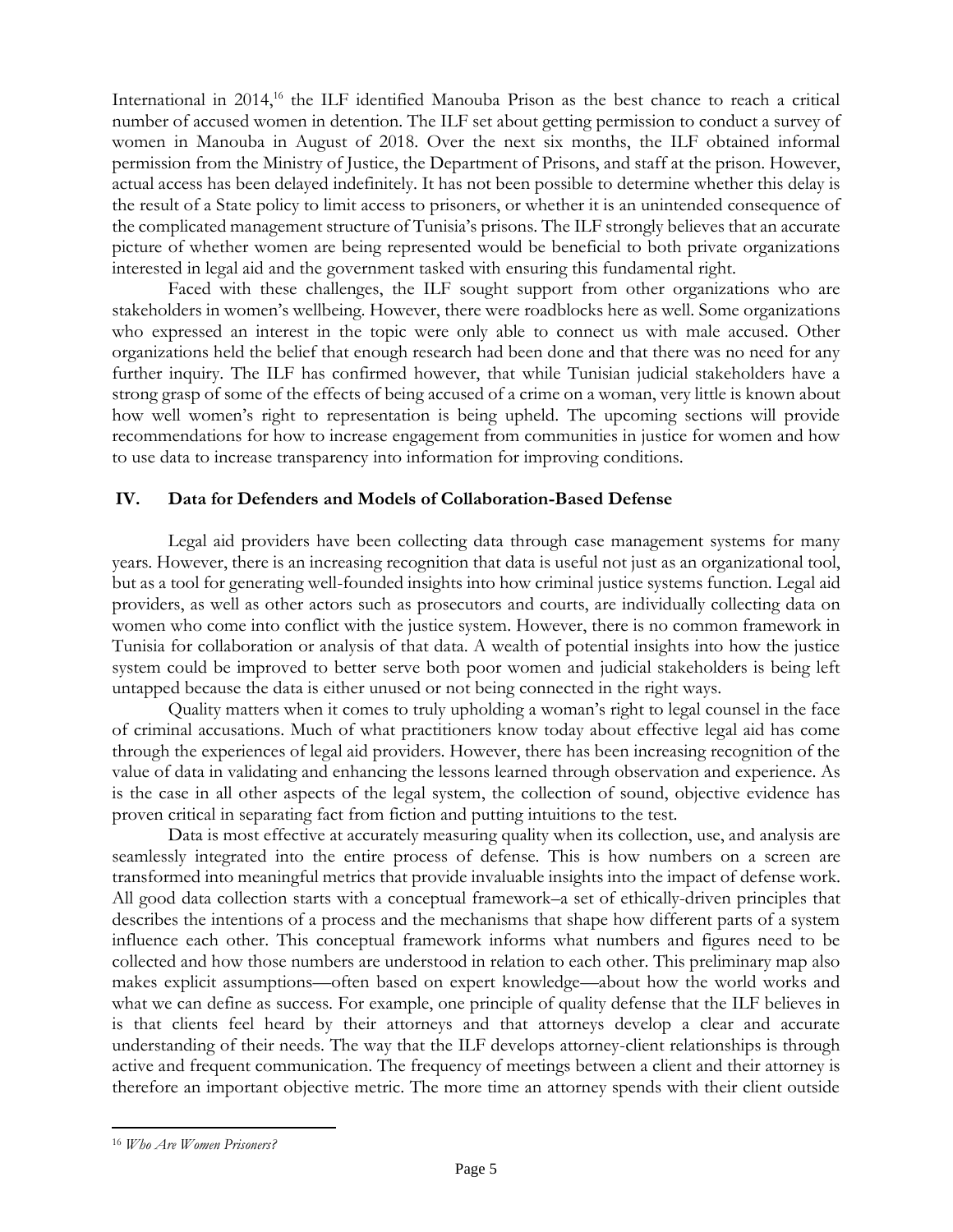of court, the better understanding they will have of their client's needs. ILF attorneys have a policy of meeting with a new client as soon as possible to perform an intake interview, subsequently completing a comprehensive interview, and regularly gathering new information about their client and updating their clients on the ins and outs of the judicial process, the progress of their case, and the work that the attorney is doing to support the client. However, metrics like this are of limited use if they are only pursued for their own sake. That is why the ILF collects further data to evaluate whether it is achieving its intention, for example by collecting information on how long it took for the initial interview to occur after the ILF was contacted by the client, whether the interview form was filled out thoroughly and filed properly, and the timing, format, and purpose of subsequent communications. One metric that the ILF uses to gauge its success as a team is the proportion of initial interviews that take place within twenty-four hours. To drill down further into the relationship between meeting with a client and understanding their needs, the ILF can use its data to investigate questions such as whether there are critical moments in a case where meeting with a client is most strongly associated with a positive case outcome, or whether subsequent communication is more effective in person.

However, client meetings are only one piece of the type of quality defense described earlier. Measurement is most effective when it takes place across a system so that interdependencies between different activities and outcomes become evident. As observed in *Measuring Justice*, quality criminal defense requires a commitment from the community above and beyond any one organization. A major benefit of using data to self-evaluate as opposed to relying on experiential knowledge is that it passively preserves the information needed to make discoveries that are surprising even to the data collector. This allows data to be used as a diagnostic tool to detect inefficiencies, miscommunications, and areas for improvement that fall outside of the scope of the intuitions gained through practice. As such, conceptual frameworks and data collection processes are iterative practices that grow and adapt to take new understandings into account. New relationships and ideas should be integrated into working conceptual frameworks as needed, and data collection practices should be updated to reflect a more nuanced picture of what data is important. The ILF continually adjusts its case management systems to add new points of interest and cease collecting data that adds to the difficulty of collection without proportionately offering insights. At the round table, participants examined what data is already being collected by a range of justice actors in Tunisia and began to develop an ethical framework for how that data can be assembled into coherent measures of quality representation that women are receiving.

### **V. Recommendations**

The ILF's experience working in post-conflict and transitioning countries around the world has given the organization insights into best practices for ensuring a strong criminal defense system. These insights have led it to the conclusion that a more collaborative justice community and increased data sharing between stakeholders could be highly effective in advancing justice for women in Tunisia. This approach has proven successful in other ILF country programs: For example, as a result of ILF lawyers' sustained effort and advocacy on behalf of juvenile accused in the West Bank, the Palestinian Authority has recently recognized the right to counsel for children who participate in mediation before a prosecutor. Acknowledging that there are key differences between the Palestinian and Tunisian legal systems, the ILF has tailored its recommendations. The following recommendations were discussed in depth at the third round table and a great degree of consensus was reached.

# *Recommendation One: Improve early access to justice for women to set up the groundwork for consistent, efficient matching with social services throughout the legal process.*

One of the most important factors in how a criminal case is decided is the ability of the accused to receive skilled legal counsel as early as possible. Early access to legal counsel not only provides the most time to mount a quality defense; it also aids in the prevention of rights violations that can occur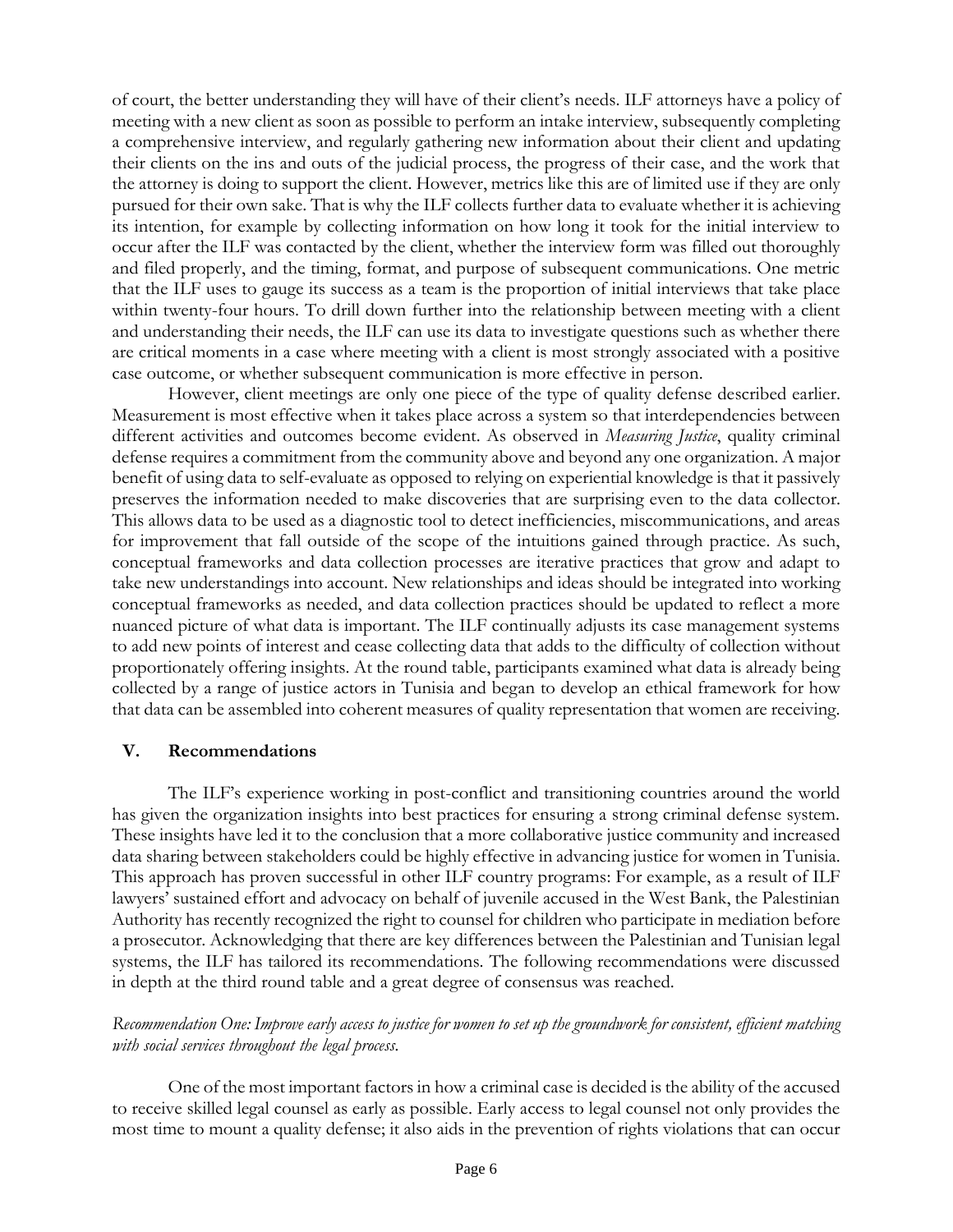at any time during the legal process. In select cases, early access to counsel can remove the need for a formal legal process altogether. For example, in a recent ILF case, a juvenile boy with a history of psychological disorders was charged with robbery and put into detention. However, he was not assigned the lawyer that he had a right to during the case's investigation stage. Without a lawyer to make the court aware of his mental health issues, he spent fourteen months in prison without access to the services that he needed before an ILF lawyer assigned at the trial stage discovered his condition and filed both a release request and a request for medical examination. A panel of doctors confirmed that he could not be held criminally responsible due to his mental state and the boy was released, but not before his traumatic time in prison exacerbated his mental health issues. If the boy had been assigned a lawyer sooner, he could have avoided unnecessary detention and been connected with a social worker who could have worked to ensure that he received the mental health care and supervision to prevent further conflict with the law. In another example, a woman was grieving the loss of her uncle to an accident involving a drunk driver. After the perpetrator was released, the woman was struggling to cope with her loss and posted accusatory photos of the perpetrator's family's business on Facebook. She was charged with defamation. An ILF lawyer met with both the woman and the complainant and was able to help the two reach reconciliation in the police station without the need to go through the court system. In each of these cases, early access was critical to ensuring that the justice system operates efficiently and that individuals are protected from unnecessary harm.

The round table participants agreed on early access as an important issue in identifying and documenting a woman's needs as soon as possible. Reliable information on a woman's social, medical, and family circumstances is beneficial to defense lawyers, judges, prisons, social workers, and rehabilitation programs. However, this information currently needs to be rediscovered by each interested party. Critical details like contact information for a woman's family often are lost or unavailable to justice stakeholders later in the chain which hurts women's chances of successfully reintegrating into society after a stay in detention. Many stakeholders are also relying upon self-reports of sensitive issues such as mental illness, which may cause delays in assessing a woman's needs. Defense lawyers are in a position to discover critical information about a woman at the time of arrest or early on in the judicial process and can therefore be key players in helping her coordinate with other social service providers and ensuring that important information is not lost as her case moves forward.

# Recommendation Two: Activate Tunisia's community of legal and social welfare professionals to comprehensively and *cooperatively address each woman's individual circumstances.*

As previously discussed, women in conflict with the law often face a multitude of issues. Each woman has a unique set of circumstance that needs to be taken into consideration and addressed in order to lift her out of her vulnerable situation. However, an individual woman who is detained facing criminal charges cannot be expected to identify and coordinate all of the diverse actors who are able to provide her with assistance. The most positive outcomes for people accused of crimes come when their intersecting socio-economic and legal issues are addressed through collaboration and coordination. When a woman is connected with a defense lawyer through the court, this referral should come packaged with access to a number of professionals who specialize in the diverse issues affecting indigent women. Since a defense lawyer should be one of the first people with whom an accused comes into contact, and since the lawyer is specifically charged with advocating for the client, legal aid offices are ideally positioned to coordinate contact between accused women and service providers in the community. At the same time that a woman is dealing with a criminal accusation, the lawyer connects her with the resources she needs to address the causes of her contact with the justice system and to prevent the accusation from effectively becoming a life sentence to poverty and social isolation. Although this comprehensive approach to representation was pioneered in the United States to dramatic results, it remains virtually unknown in Tunisia. The ILF has discovered through its four years of work in Tunisia and through participation in the round table series that Tunisia already has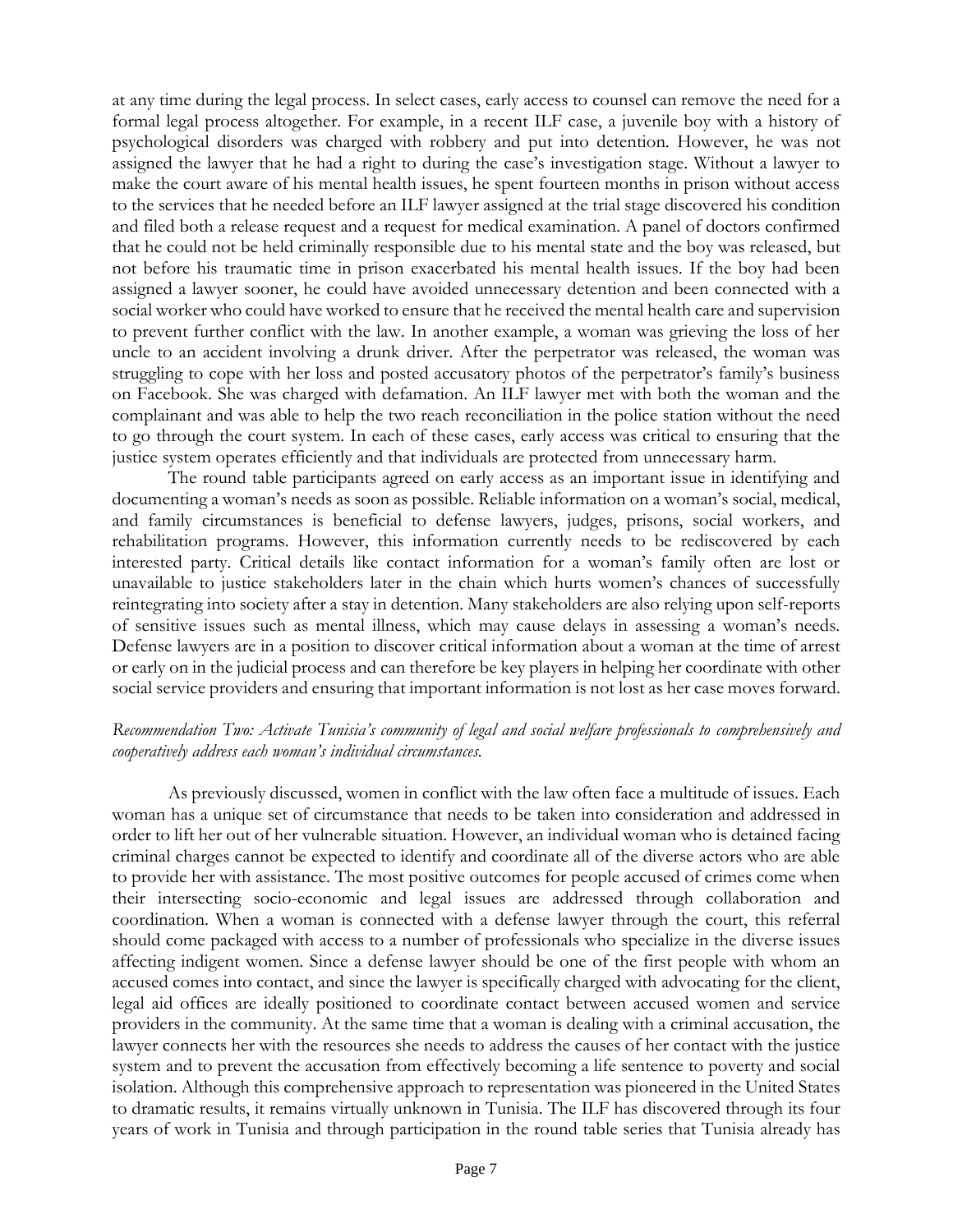skilled judicial and social welfare professionals who are invested in helping vulnerable women. This puts Tunisia in a prime position to push the envelope towards comprehensive representation for accused women by establishing groundbreaking partnerships between both public and private organizations. Participants at the round table identified the Ministry of Justice as one agency that may be in a prime position to collect system level data on the issues that women face and the types of services they need throughout their conflict with the law to ensure that these services are readily available. The participants agreed that a practical first step is to develop local level agreements to work collaboratively to ensure comprehensive rights protections for women.

The ILF has piloted these ideas in Tunisia by ensuring that thorough investigations are performed and that each client's special circumstances are taken into account by the judicial system. In an ILF case, a woman with three young children was accused of theft by her employer and detained. Confused by the legal process, she was ready to plead guilty even though she was innocent because she was concerned for her children. After an ILF lawyer was connected with the client, she stepped in to inform the judge that keeping the woman in custody presented a much greater risk to the health of her children than her release presented to public safety. The client was released from detention and is now fighting the charge from home while caring for her children. This success was the product of the hard work of individual lawyers, but even more could be accomplished if other supporting professionals were included in the conversation from the earliest stages. For instance, with increased cooperation and more engaged stakeholders from across the Tunisian judicial system, vulnerable people can be even more quickly and efficiently paired with social services informing and strengthening the impact of legal aid services provided by legal aid providers like the ILF. The next step is to enhance communication and cooperation between stakeholders so that accused women are efficiently matched with the right resources to promote equality, stability, and public safety.

## *Recommendation Three: Engage in data and information sharing practices between criminal justice stakeholders that will increase transparency into key indicators of quality defense.*

Implementing a system of data-sharing and coordination between justice stakeholders would put Tunisia on the cutting edge of best practices in evidence-based criminal justice. Increasing communication and coordination around data sharing can have many benefits to women who are accused of crimes. In a recent ILF case, investigation revealed that two women were repeatedly making false accusations against members of their community in order to make money. Because no one was tracking data about complainants or case outcomes, these women were able to make false complaints at separate police stations without any authorities catching on. It was only through witness statements from other members of the community that the ILF attorney discovered their schemes. With this information in hand, the prosecutor decided not to charge the ILF's clients. If proper data had been collected and shared between police stations, prosecutors, and ILF-Tunisia's attorneys, this plot could have been discovered even sooner and suspects would have been spared unnecessary time in detention. By pooling information, departments and organizations can properly allocate resources to ensure that they are being devoted to public safety in the most efficient manner.

This recommendation was a major focus of the round table, and prompted much discussion. As participants shared their experiences with data in their own work, it became clear that individual actors have access to information that could benefit a much wider network of stakeholders. While some participants, such a prison staff, were able to engage in firsthand data collection in order to help individual women, this data collection is not currently able to be used to detect patterns and improve systems of behavior. Many of the decisions that are happening on the ground when it comes to providing services are still being made based on intuition rather than backed up by evidence. Only some data, limited in scope, is officially reported up to higher levels of government and only a subset of that is publicly available. Seeing this gap, other organizations were also willing to engage in firsthand data collection with the purpose of creating a larger breadth of common understanding around the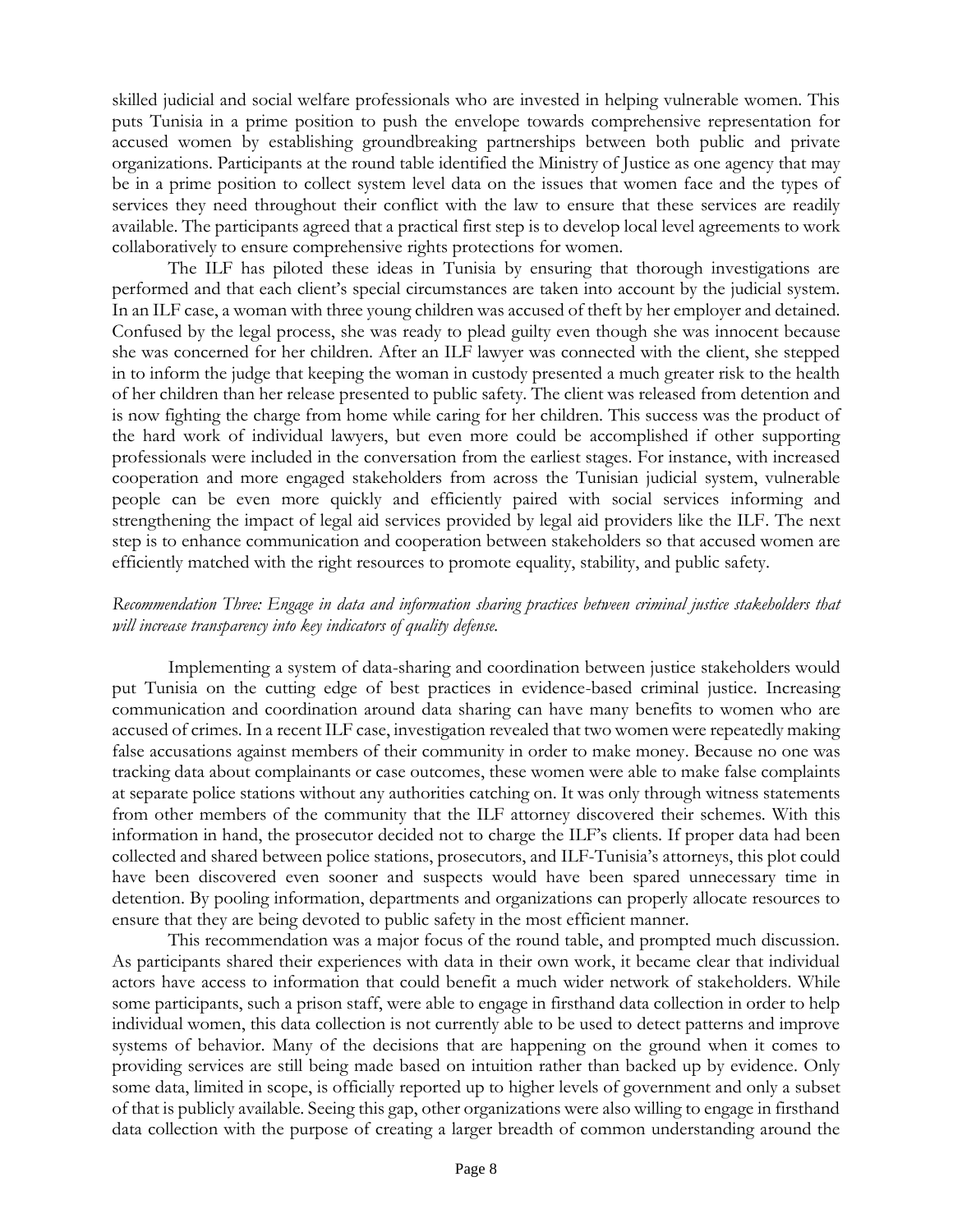issues women face. However, these efforts have been met with consistent resistance from bureaucrats. The civil society organizations in attendance agreed that collective lobbying would be necessary to bring Tunisia's international commitment to open data into the criminal justice sphere and gain compliance for requests for information. It is not currently clear exactly at what level of government these requests are being blocked, but participants at the round table were in favor of pursuing legal action against the government in order to force compliance with requests for information.

## *Recommendation Four: Analyze and Resolve Challenges to Data-Sharing*?

Many of the issues that women deal with when accused of a crime are extremely sensitive and personal. Therefore, it is necessary to put ethics first when designing any system for sharing information. Women need to be able to give informed consent to have personal information shared amongst agencies and organizations, and be clear on both what steps are being taken to safeguard their privacy and what the benefits are to streamlining information collection. By anonymizing information or sharing data on patterns rather than individuals, different organizations can share key insights into their unique perspectives without compromising any woman's safety or right to privacy.

Another issue is a lack of trust in data itself. While some participants at the roundtable were already aware of the benefits that using data can bring, others were hesitant. The ILF can use its position as a respected legal aid provider to showcase how our own data collection benefits our lawyers and create communications around patterns that we are able to detect using our database. It can show that data is not something to be feared when collected and used from a place of curiosity and respect for individual rights and safety. The ILF can show that each unique perspective among justice actors provides benefits that extend outside of the primary data collector. For example, as police data can help police predict crime hot spots and places to patrol, it can also provide hints to areas that are in need of extra attention for the provision of social services that will prevent crime from occurring as frequently, legal aid services to protect the rights of suspects and accused and rights awareness for communities facing over-policing. Along these same lines, the ILF may be in an ideal position to provide feedback to the police on the effectiveness of their explanations by asking clients whether they were informed of and understood their rights as explained by the police officers. By combining many perspectives, a nuanced picture of the intersectional issues women face can be formed.

# **VI. Conclusion: Next Steps**

Increasing access to women in detention along with combining the principles of comprehensive representation and data-driven learning also has direct benefits for the organizations and individuals who have committed themselves to the cause of promoting justice. For example, accurately identifying and addressing the underlying causes of crime will have a direct effect on prison costs by decreasing unnecessary detention. Connecting women with family, housing, and job support will increase the ties between the accused and their communities, decreasing the courts perception of flight risk and danger to the community thereby reducing the unnecessary pre-trial detention Candid, consistent, and transparent sharing of data between various actors who serve as checks and balances for each other will increase the speed and consistency with which human rights violations are identified and enhance the ability of the government to uphold its constitution. A criminal justice system with more mutual accountability promotes rule of law and increases public trust in the system.

Looking forward, participants in the round table agreed that the next step is to forge one-toone relationships between different stakeholders who can pilot data sharing for the benefit of women. These relationships can build skills and capacity around data collection and sharing while also providing a proof of concept that sharing data can be beneficial to all parties involved. This evidence can then be used to lobby the government for increased access to data and a centralized agency or